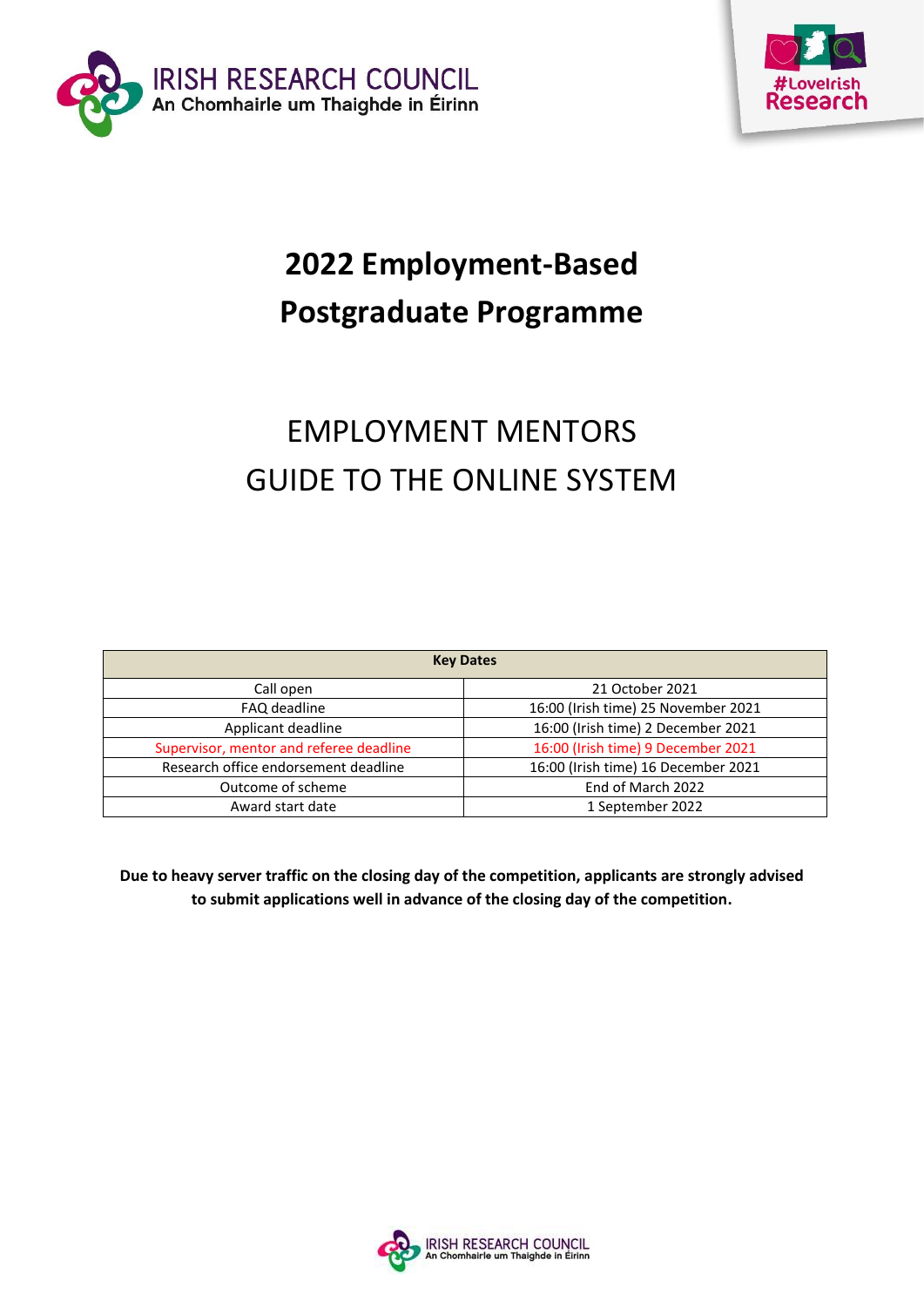#### **About the Guide for Enterprise Mentors**

- This guide provides practical information to enterprise mentors for submitting a reference form for an applicant to the Irish Research Council Enterprise Partnership Scheme.
- The Irish Research Council Enterprise Partnership Scheme is governed by the Terms and Conditions and award acceptance form. The content of this guide is for general information purposes only. In the event of a discrepancy arising between this guide and the 2022 Call Document, Terms and Conditions or award acceptance form, the latter documents will prevail.

#### **Using the online application system**

- Before using the system, please clear your cache and download the most recent version of Chrome. The online system is operational using the following browsers:
	- O Google Chrome: two most recent versions
	- O Microsoft Internet Explorer: version 10.0 and higher
	- O Mozilla Firefox: two most recent versions
	- O Safari: two most recent versions
- If you have a technical issue regarding use of the [online system,](https://irishresearch.smartsimple.ie/s_Login.jsp) please read these guidelines and the FAQ document available on our website. If your issue is not addressed through either of these mechanisms, only then should you email [schemes@research.ie](mailto:schemes@research.ie) with an outline of your technical issue and a screenshot.
- Do not log into your profile in different browsers at the same time. This may cause the system to invalidate your login session and any information you have entered will be lost.
- If you enter information and do not click the 'save' button before navigating away from the page, this information will be lost.
- Please ensure that the email address [ircapps@research.ie](mailto:ircapps@research.ie) is on your 'safe senders' list. You may need to check with your IT department to ensure there is no issue with your organisation's internal firewall.
- If you have mislaid your password, go to the [login page](https://irishresearch.smartsimple.ie/s_Login.jsp) and select '**Forgot password?'**. A system-generated password will be forwarded to your email address. If you do not receive this automated email, please check your spam folder.

| Registering as an applicant for the first time:<br>1. Add the incapps@research.ie email address to your contacts BEFORE you attempt the registration<br>process.<br>2. Click on the following link to take you to the 'applicant registration page'.<br>3. Applicants must nominate one email address by which the online system will identify them. | Email:<br>Password:<br>Login                                                                                                                                                                                                        |
|------------------------------------------------------------------------------------------------------------------------------------------------------------------------------------------------------------------------------------------------------------------------------------------------------------------------------------------------------|-------------------------------------------------------------------------------------------------------------------------------------------------------------------------------------------------------------------------------------|
| <b>Browser Support Information</b><br>Supported browsers: Firefox (2 most recent versions), Chrome (2 most recent versions), Internet Explorer (2<br>most recent versions), Safari (2 most recent versions).                                                                                                                                         | <b>Forgot password?</b><br>Please note that it may take up to 15 minutes to receive<br>the automated email with your new password.<br>Request a new password here. Ensure your email<br>inbox accepts mail from ircapps@research.ie |

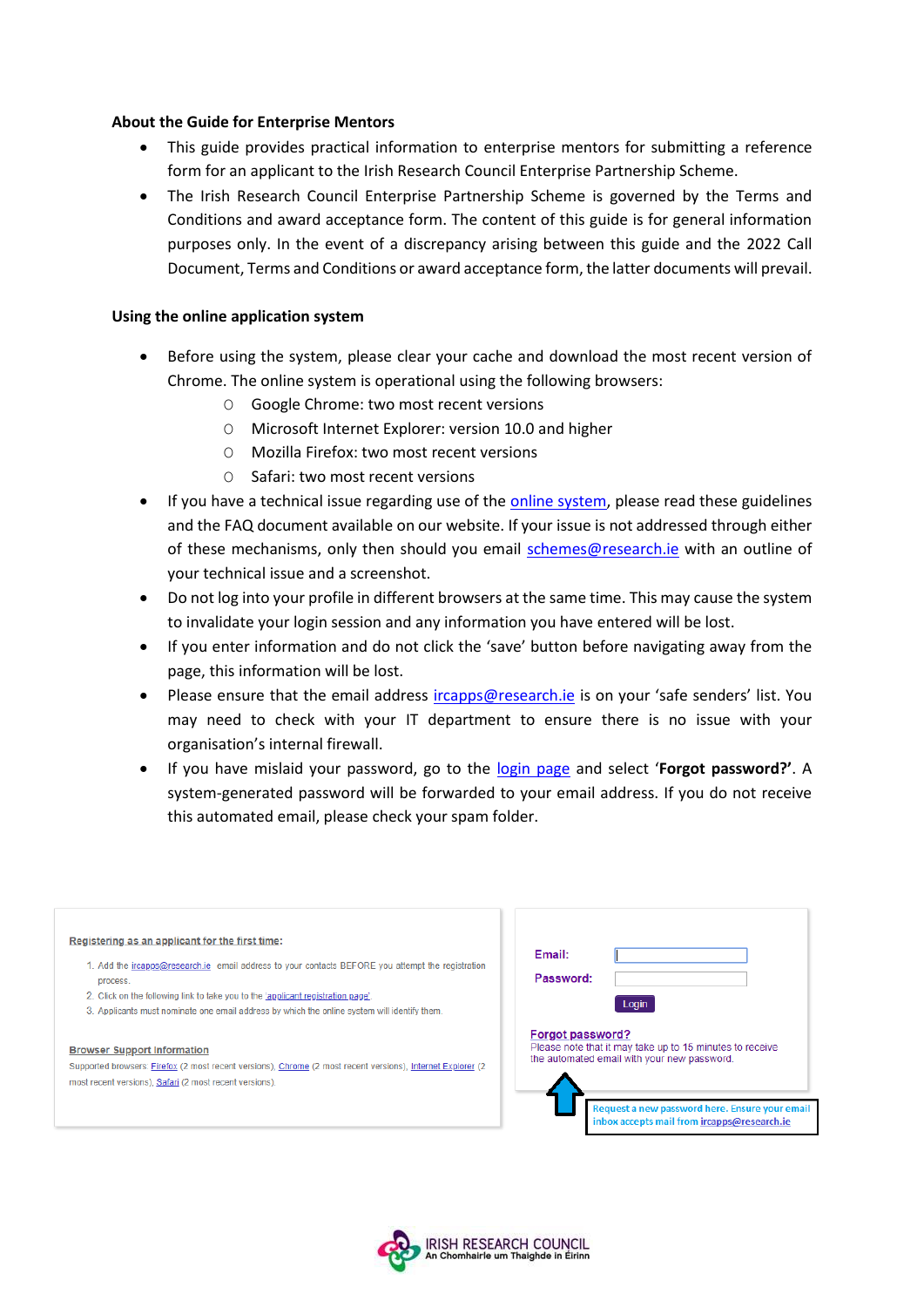#### **Logging into the system**

• When you have logged on, the following screen will be displayed. Note Enterprise Mentor is interchangeable with Employment Mentor in the system.



## **Creating your Employment Mentor Form**

• Click on the icon '**Enterprise Mentor Assigned Postgraduate Applications**' in order to view any postgraduate applications awaiting your completion of an Employment Mentor form. This will bring you to the following screen where you can create your Employment Mentor form by clicking the '**Create**' button.

#### **Editing the Employment Mentor Form**

• On clicking '**Create**', the Employment Mentor form will open in edit mode.

| <b>Application Type</b>                        | <b>Applicant</b>        | <b>Project Title</b> | <b>Grant Status</b> | <b>View Application</b> | <b>New Form</b> |
|------------------------------------------------|-------------------------|----------------------|---------------------|-------------------------|-----------------|
| <b>Employment Based Postgraduate Programme</b> | <b>Fake Applicant 1</b> | title                | 12197               | Print (PDF)             | Create          |
|                                                |                         |                      |                     |                         |                 |

- Fill in the required sections. Your data can be saved by clicking on the '**Save Draft'** button at the bottom corner of the screen.
- Note: The screenshot below is just an example of the sections that are required and does not include all the sections that need to be filled out. Please scroll the page to see all questions.

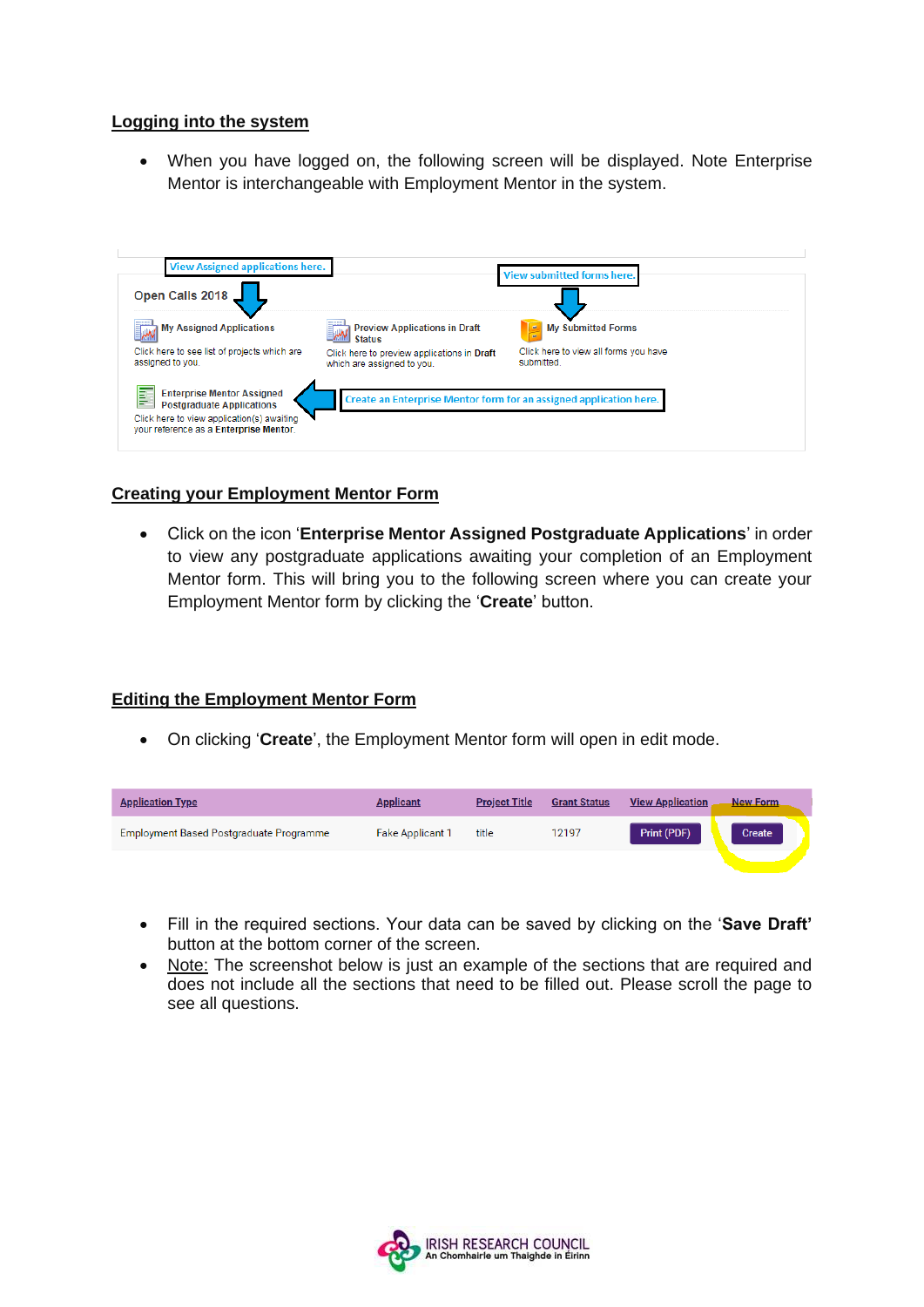| <b>New Activity</b>                                                 |                                                                                                                                                                                      |
|---------------------------------------------------------------------|--------------------------------------------------------------------------------------------------------------------------------------------------------------------------------------|
|                                                                     |                                                                                                                                                                                      |
| View Project<br><b>Back</b>                                         |                                                                                                                                                                                      |
| <b>Employment Partner Print</b><br>Form:                            | <b>View Form</b>                                                                                                                                                                     |
| * Form in Irish?:                                                   | v                                                                                                                                                                                    |
| <b>Applicant Details</b>                                            |                                                                                                                                                                                      |
|                                                                     | Applicant Name: Fake Applicant1                                                                                                                                                      |
| Project Title: test                                                 |                                                                                                                                                                                      |
| <b>Employment Partner Details</b>                                   | 日                                                                                                                                                                                    |
| Employment Partner Name: test                                       |                                                                                                                                                                                      |
| Employment Partner 54654564<br><b>Registered Company</b><br>Number: |                                                                                                                                                                                      |
| Approved By Irish Research Yes<br><b>Council:</b>                   |                                                                                                                                                                                      |
|                                                                     | Company Type: Social organisation                                                                                                                                                    |
| Company Size: SME                                                   |                                                                                                                                                                                      |
|                                                                     | SME Size: Micro Enterprise                                                                                                                                                           |
|                                                                     | Company Sector: Medical Technology                                                                                                                                                   |
| Principal Activity: ygjhghjg                                        |                                                                                                                                                                                      |
|                                                                     | * How long has the organisation been operating in Ireland/aboard (as appropriate)?                                                                                                   |
|                                                                     |                                                                                                                                                                                      |
| <b>Employment Mentor Details</b>                                    | E                                                                                                                                                                                    |
| development of the applicant.                                       | The Employment Partner will nominate a research mentor from within the organisation to assist the applicant, to act as part of the supervisory team and to contribute to the overall |
| Employment Mentor Name: Fake Enterprise Mentor1                     |                                                                                                                                                                                      |
| * Employment Mentor Job<br>Title:                                   |                                                                                                                                                                                      |
| * Contact Telephone:                                                |                                                                                                                                                                                      |
|                                                                     | Contact E-mail: ircfakeesupervisor1@gmail.com                                                                                                                                        |
|                                                                     | * Please provide details of relevant mentoring experience to date:                                                                                                                   |

• You can access your application as many times as you wish prior to the deadline by logging onto the system, making sure to save the information you have entered using the '**Save Draft'** button at the bottom of the form each time. Do not click away to another tab or desktop until information has been saved, as you may lose information.

| * Please provide details as to why you decided to work with this particular applicant. Please use 'the applicant' rather than the person's name,s/he, or his/her. |               |
|-------------------------------------------------------------------------------------------------------------------------------------------------------------------|---------------|
| lχ                                                                                                                                                                |               |
| <b>Click here to Save details</b><br>499 words left                                                                                                               |               |
|                                                                                                                                                                   |               |
| * Do you agree to mentor and host the postgraduate applicant should the applicant be successful in the competition?                                               |               |
| Yes $\mathbf v$                                                                                                                                                   |               |
|                                                                                                                                                                   |               |
| <b>Save Draft</b>                                                                                                                                                 | <b>Submit</b> |

• Once you have saved a draft, under '**Enterprise Mentor Assigned Postgraduate Applications'** you will see your Reference form as *Form Created*. Click on '**Edit'** to edit the form (see below). **Save Draft** must be used to save the information you have entered.

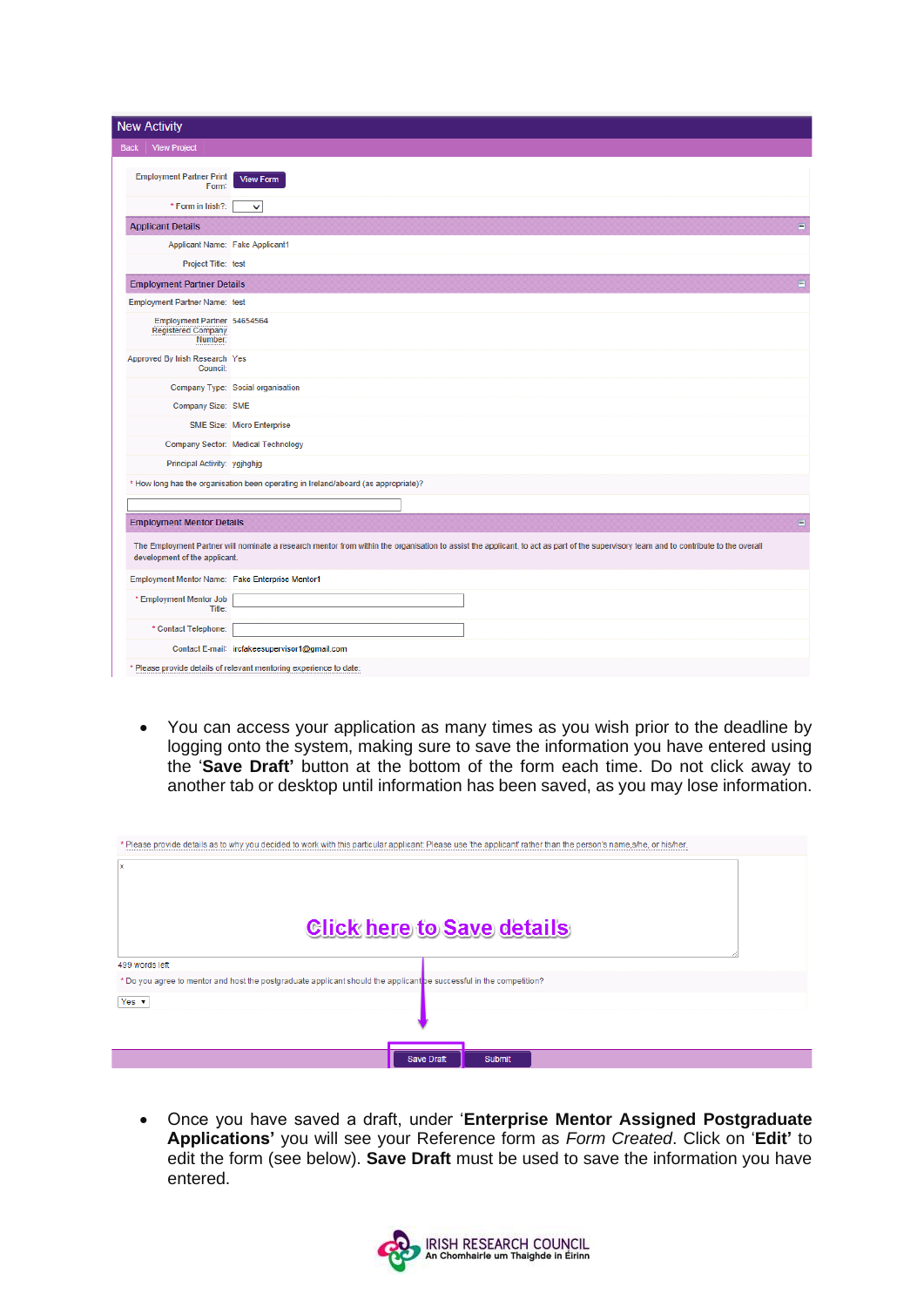|              | GOIPG/2015/1576 Postgraduate (Government of Ireland) | Fake<br>Applicant <sub>2</sub> | Lorem ipsum dolor sit amet,<br>ex ea commodo consequat. |
|--------------|------------------------------------------------------|--------------------------------|---------------------------------------------------------|
|              |                                                      | Reference<br>Form              | <b>Referee Recommendation</b>                           |
|              |                                                      |                                |                                                         |
| EBPPG/2015/4 | <b>Employment Based Postgraduate</b><br>Programme    | Fake<br>Applicant1             | Test Application 10.12.14                               |
|              | <b>Click here to Edit</b>                            | Reference<br>Form              | <b>Referee Recommendation</b>                           |
|              | existing form                                        | Edit                           | Yes                                                     |

#### **Submitting the Employment Mentor Form**

- **Once you submit your form no changes can be made so please ensure you are satisfied with all the content of the form before you click 'Submit' and 'OK'.**
- To finally submit your form, you must first open the form by clicking the '**Edit'** button below the chosen application. Then select the '**Submit'** button at the bottom of the screen. You must click '**Submit'** in order for the application to proceed to assessment.

| Please provide details as to why you decided to work with this particular applicant: Please use 'the applicant' rather than the person's name,s/he, or his/her. |  |
|-----------------------------------------------------------------------------------------------------------------------------------------------------------------|--|
| X<br><b>Click here to Submit completed form</b>                                                                                                                 |  |
| 499 words left                                                                                                                                                  |  |
| * Do you agree to mentor and host the postgraduate applicant should the applicant be successful in the competition?                                             |  |
| Yes $\mathbf v$                                                                                                                                                 |  |
|                                                                                                                                                                 |  |
| <b>Save Draft</b><br><b>Submit</b>                                                                                                                              |  |

• The following message will appear:

| irishresearch.smartsimple.ie says |                                                                                                                                 |
|-----------------------------------|---------------------------------------------------------------------------------------------------------------------------------|
|                                   | No further changes can be made once the form is submitted. Do you<br>wish to proceed to submit the Enterprise Partner Form now? |
|                                   | OK<br>Cancel                                                                                                                    |

• Click '**OK**'. When you have done this, the form will save and will now be submitted to the online system. You will no longer have access to edit the form.